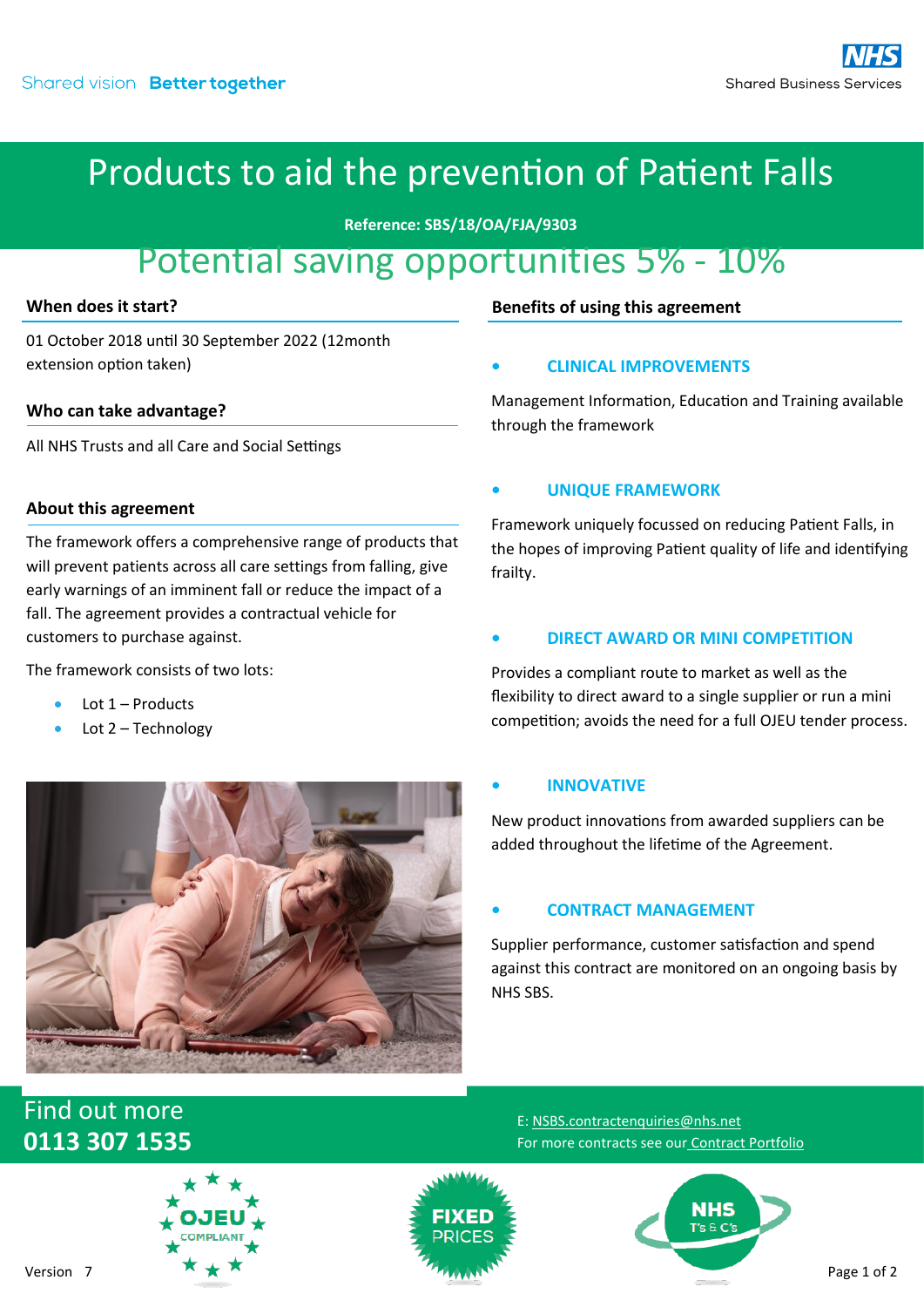**Reference: SBS/18/OA/FJA/9303**

### Find out more **0113 307 1535**





For more contracts see our [Contract Portfolio](https://www.sbs.nhs.uk/proc-framework-agreements-support)

**NHS** T's & C's

E: [NSBS.contractenquiries@nhs.net](mailto:NSBS.contractenquiries@nhs.net?subject=Contract%20Enquiry)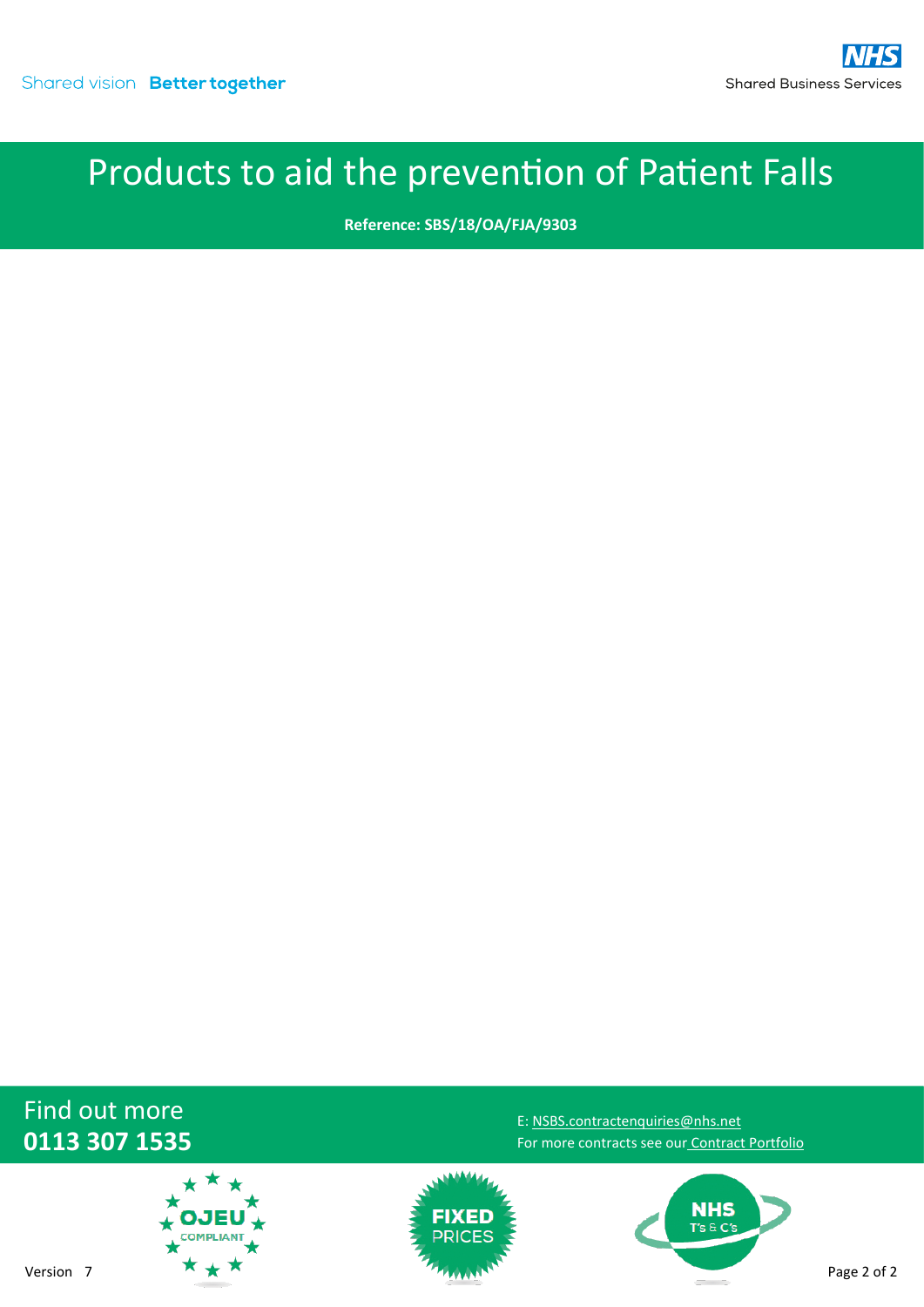**Reference: SBS/18/OA/FJA/9303**

Service Offering - All suppliers are awarded on both Lots 1 and 2

| Supplier                                                            | Lots 1 and 2 Products and Technology includes but is not<br>limited too-                                                                                                |
|---------------------------------------------------------------------|-------------------------------------------------------------------------------------------------------------------------------------------------------------------------|
| <b>ApproachMedical</b>                                              | Wireless Bed Sensor Pad, Wired Incontinence Alarm Pad,<br>Proximity sensing technology, Wireless Call Button, Connecting<br>Cable, InfoPager Gen 2, Motion Sensor Alarm |
| <b>Core</b> Care                                                    | Mobile Version-Large Wheels & Rear Push Handle, SOMLENT<br>Air Egg Mattress Pump, Dual Motor Tilt In Space Action, Falls<br>mat c/w built-in side wedges                |
| Hill-Rom.<br>Enhancing Outcomes for Patients and Their Caregivers.» | Sabina Stand Aid, Roll On, Liko ComfortVest, S, M, L, XL,<br>Extension Belt III for SupportVest Corduroy, Strap for Leg<br>support, Sabina                              |
| LISCLARE <sup>®</sup><br>Freedom to Care                            | Return 7500i active sit-to-stand aid, Lotus active standup aid,<br>SWL 200kg, Quick move, sit-to-stand aid, SWL 170kg                                                   |
| CareTrade                                                           | Ramblegard Floorgard Standalone 3m, , Falls Socks - Small,<br>Medium, Large, XLarge, XXLarge                                                                            |

### Find out more **0113 307 1535**





E: [NSBS.contractenquiries@nhs.net](mailto:NSBS.contractenquiries@nhs.net?subject=Contract%20Enquiry) For more contracts see our [Contract Portfolio](https://www.sbs.nhs.uk/proc-framework-agreements-support)